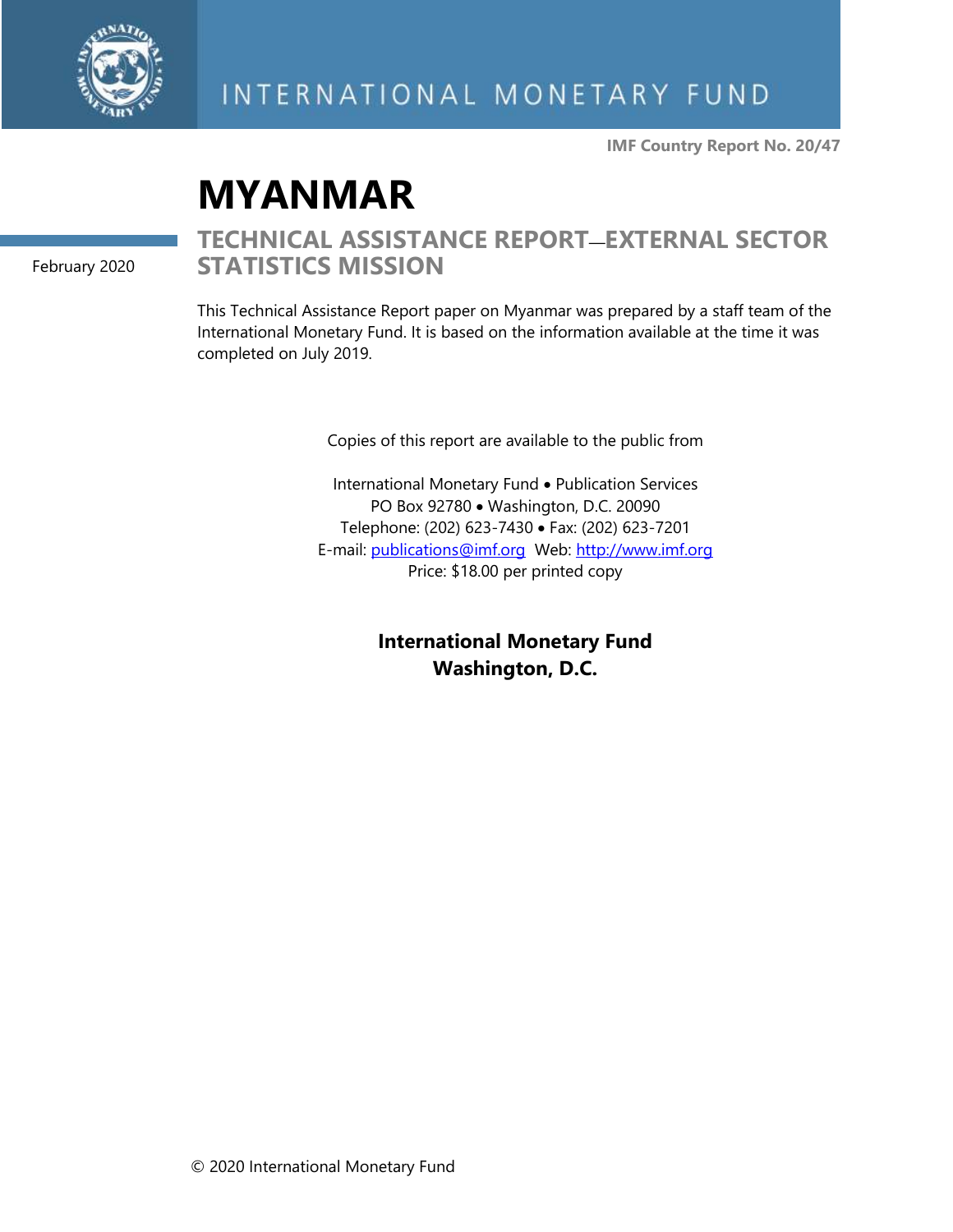

# TECHNICAL ASSISTANCE REPORT

# MYANMAR REPORT ON THE EXTERNAL SECTOR STATISTICS MISSION (April 10-12, 2019)

JULY 2019

PREPARED BY *Amila Wijayawardhana (Expert)*



#### BENEFICIARY COUNTRIES

Cambodia, Lao P.D.R., Myanmar, Nauru, Papua New Guinea, Samoa, Timor-Leste, Tonga, and Vietnam

PARTNERS Japan, Bank of Thailand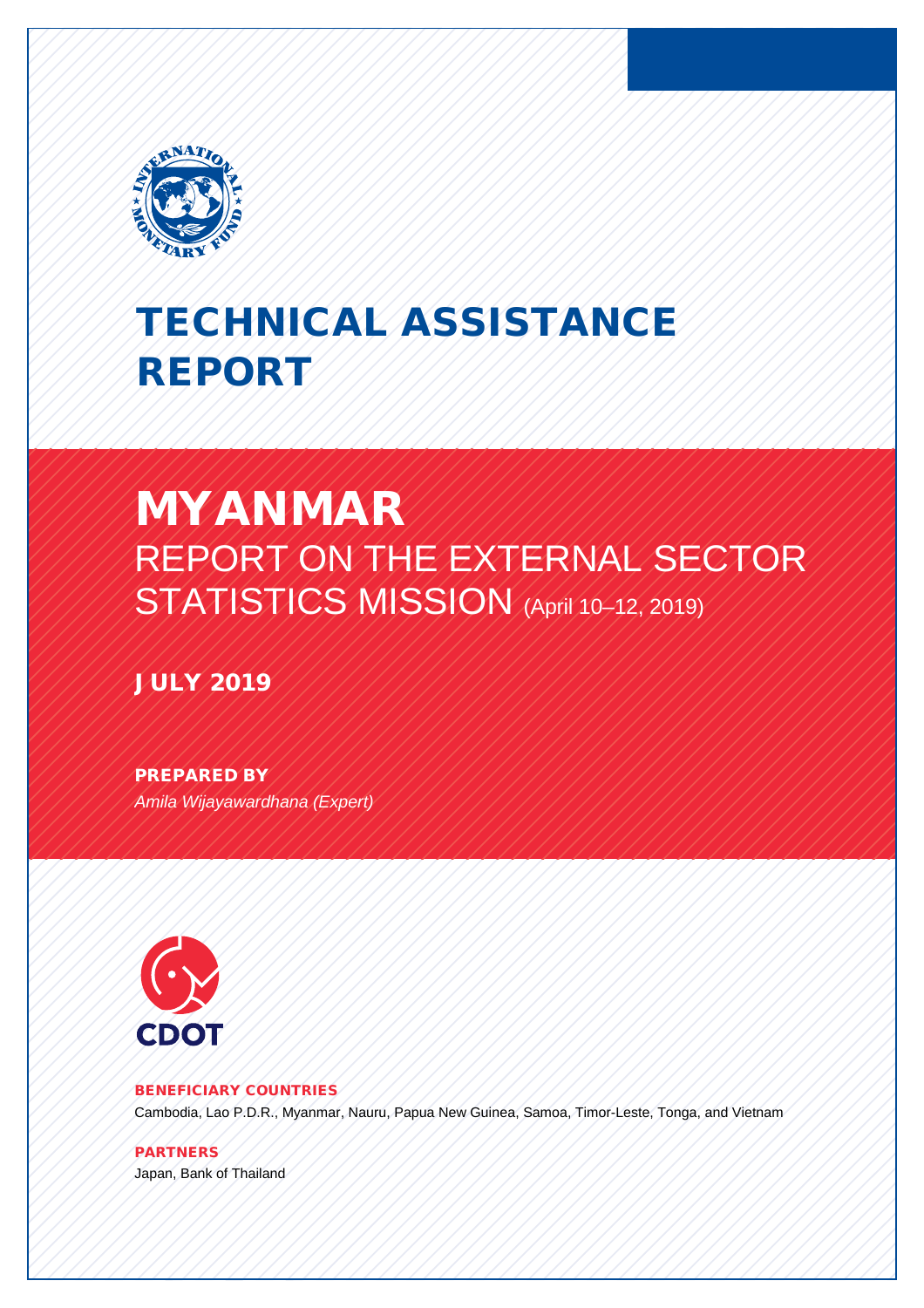#### DISCLAIMER

*The contents of this report constitute technical advice provided by the staff of the International Monetary Fund (IMF) to the authorities of Myanmar (the "TA recipient") in response to their request for technical assistance. This report (in whole or in part) or summaries thereof may be disclosed by the IMF to IMF Executive Directors and members of their staff, as well as to other agencies or instrumentalities of the TA recipient, and upon their request, to World Bank staff, and other technical assistance providers and donors with legitimate interest unless the TA recipient specifically objects to such disclosure (see [Operational Guidelines for the Dissemination of Technical Assistance](http://www.imf.org/external/np/pp/eng/2013/061013.pdf)  [Information\)](http://www.imf.org/external/np/pp/eng/2013/061013.pdf). Publication or Disclosure of this report (in whole or in part) or summaries thereof to parties outside the IMF other than agencies or instrumentalities of the TA recipient, World Bank staff, other technical assistance providers and donors with legitimate interest shall require the explicit consent of the TA recipient and the IMF's Statistics Department.* 



#### BENEFICIARY COUNTRIES

#### **PARTNERS**



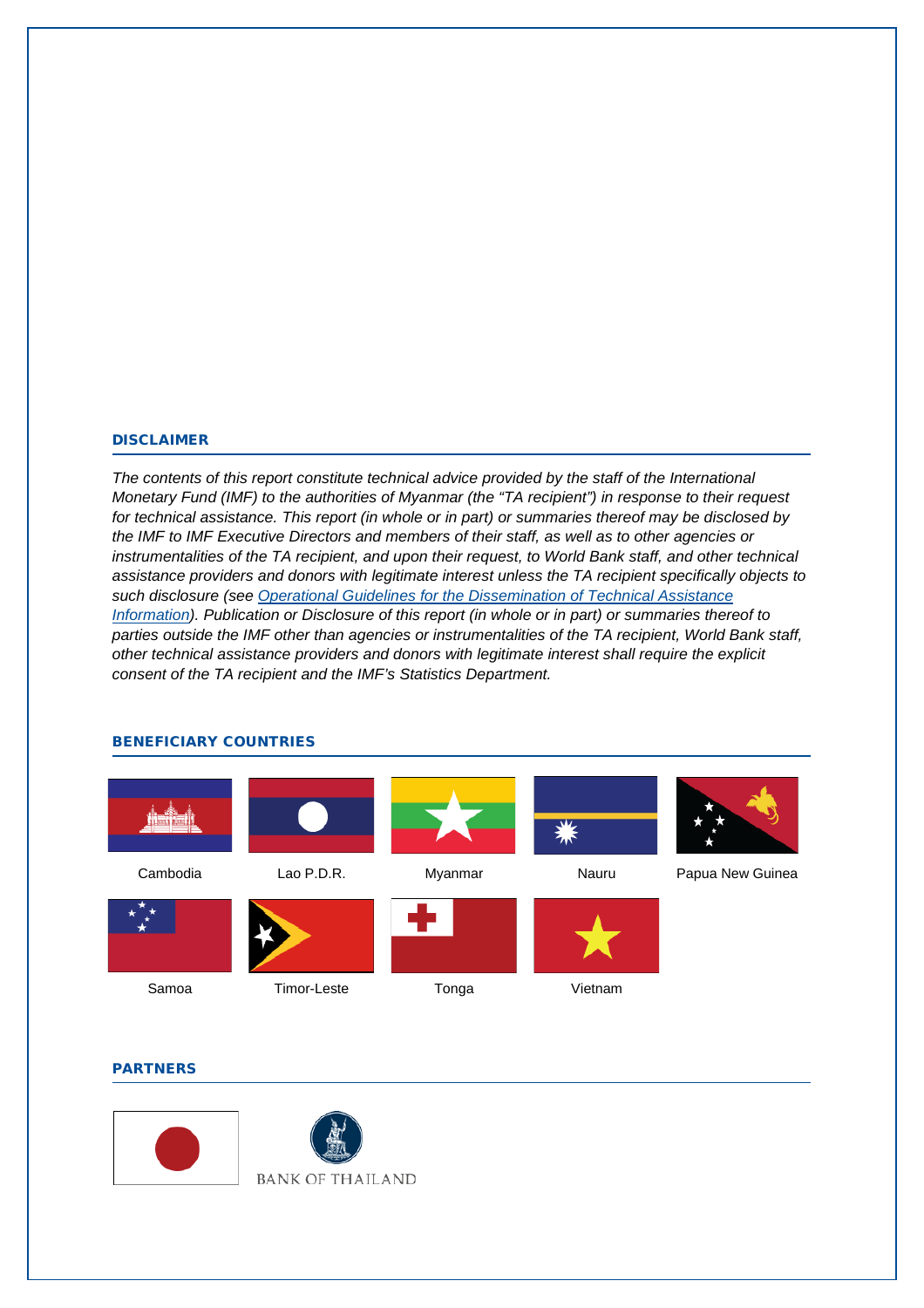# **CONTENTS**

| SUMMARY OF MISSION OUTCOMES AND PRIORITY RECOMMENDATIONS ________________________ |  |
|-----------------------------------------------------------------------------------|--|
| DETAILED TECHNICAL ASSESSMENT AND RECOMMENDATIONS _________________________7      |  |
|                                                                                   |  |
|                                                                                   |  |
|                                                                                   |  |
|                                                                                   |  |
|                                                                                   |  |
|                                                                                   |  |
|                                                                                   |  |
|                                                                                   |  |
|                                                                                   |  |
|                                                                                   |  |
| <b>TABLE</b>                                                                      |  |
|                                                                                   |  |
| <b>APPENDICES</b>                                                                 |  |
|                                                                                   |  |
| II. Equity Section of FDIS-2018 Survey Form for the Banking Sector                |  |
|                                                                                   |  |
|                                                                                   |  |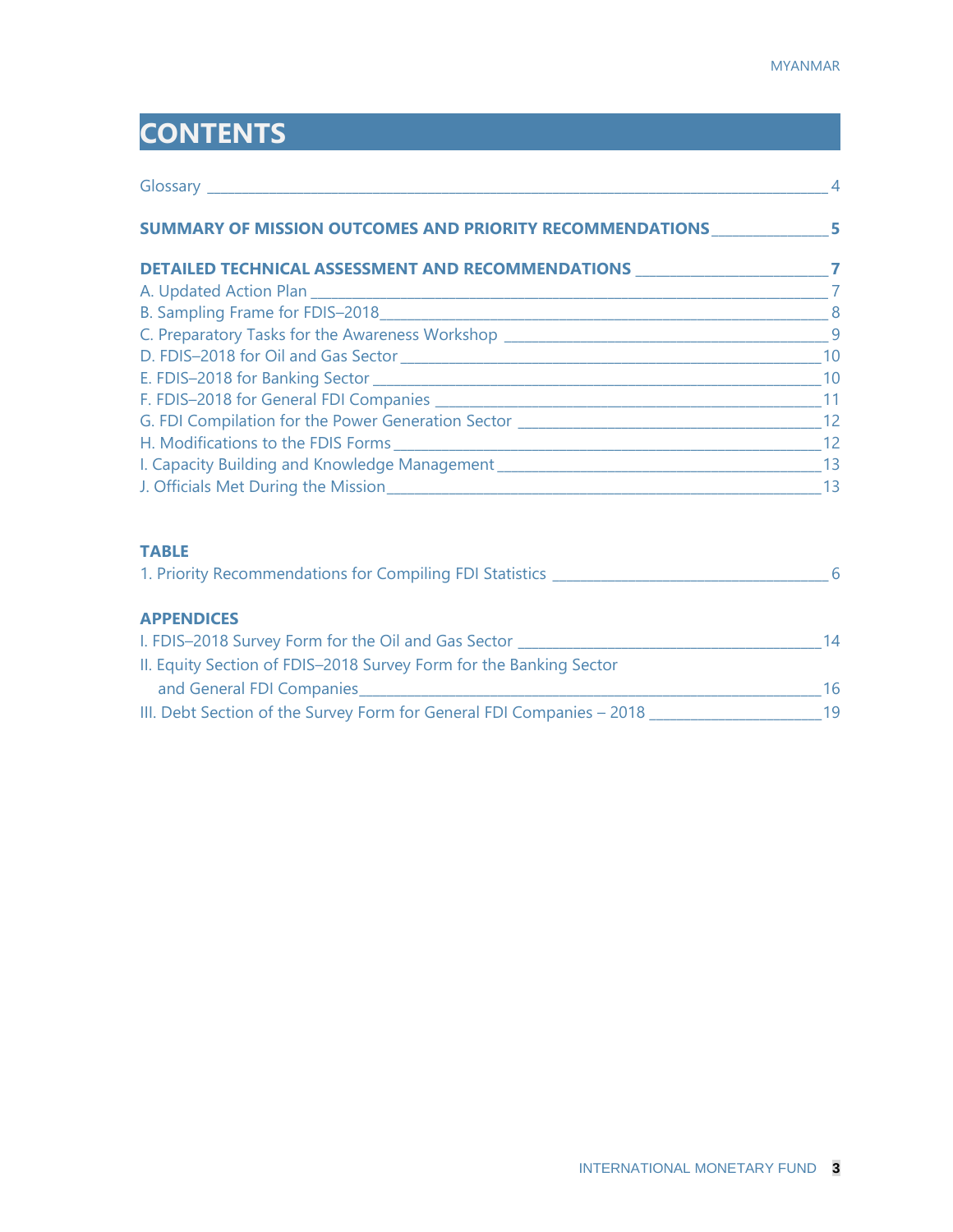# **Glossary**

| <b>BPS</b>  | Balance of Payments Section, Central Bank of Myanmar                  |
|-------------|-----------------------------------------------------------------------|
| CBM         | Central Bank of Myanmar                                               |
| <b>CDIS</b> | IMF's Coordinated Direct Investment Survey                            |
| <b>CDOT</b> | IMF's Capacity Development Office in Thailand                         |
| <b>DICA</b> | Directorate of Investment and Company Administration                  |
| ESS         | External sector statistics                                            |
| FDI         | Foreign direct investment                                             |
| <b>FDIS</b> | Foreign Direct Investment Survey                                      |
| FDIS-2017   | Foreign Direct Investment Survey for 2017                             |
| FDIS-2018   | Foreign Direct Investment Survey for 2018                             |
| <b>FEMD</b> | Foreign Exchange Management Department of the Central Bank of Myanmar |
| IMF         | International Monetary Fund                                           |
| <b>MOEE</b> | Ministry of Electricity and Energy                                    |
| <b>MOGE</b> | Myanma Oil and Gas Enterprise                                         |
| STA         | <b>IMF's Statistics Department</b>                                    |
| TA          | Technical assistance                                                  |
|             |                                                                       |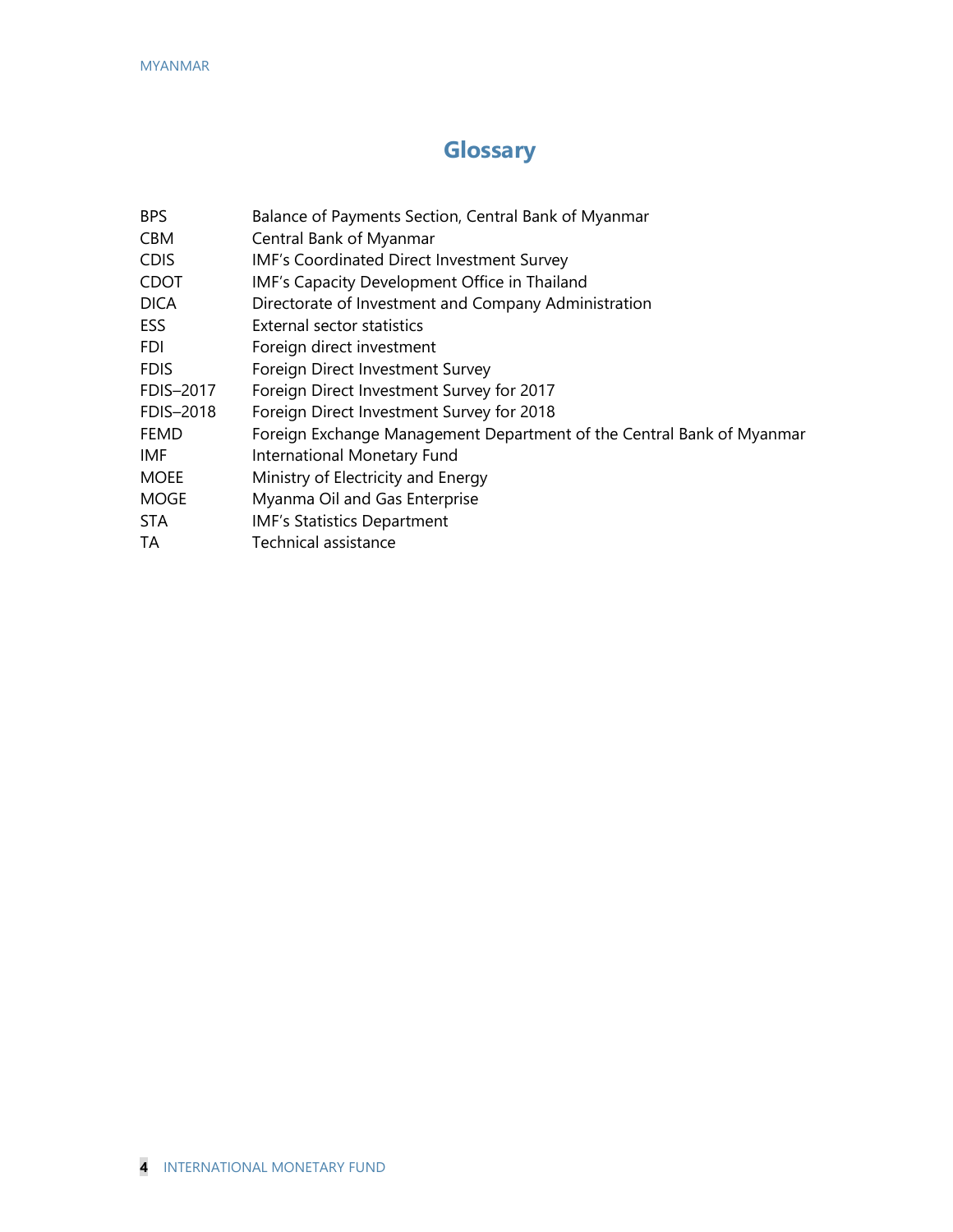# **SUMMARY OF MISSION OUTCOMES AND PRIORITY RECOMMENDATIONS**

**1. A technical assistance (TA) mission on external sector statistics (ESS) was conducted for the Directorate of Investment and Company Administration of Myanmar (DICA) in Yangon during April 10–12, 2019.** This was the sixth mission under the Project on the Improvement of ESS in the Asia–Pacific region. The Project is funded by the Government of Japan; managed by the IMF Statistics Department (STA); and implemented by the IMF Capacity Development Office in Thailand (CDOT).

**2. Intensive hands-on training provided to the DICA through peripatetic TA missions have effectively contributed to building up capacity for DICA compilers, which have gradually materialized and translated into successful FDI surveys (FDIS) conducted last year. Data coverage has significantly improved through inclusion of foreign direct investment (FDI) in oil and gas sector, which is one of the largest FDI recipients for Myanmar.** Moreover, the DICA also compiles quarterly FDI flows and positions; and submits to the Central Bank of Myanmar (CBM) on a regular basis to support the CBM's compilation of the balance of payments and international investment position (IIP). The DICA also participates in the Coordinated Direct Investment Survey (CDIS), with regular submission of data to the STA.

**3. To further enhance the coverage of Myanmar's FDI statistics, the mission advised the DICA to extend the coverage of FDIS to incorporate new companies and FDI in power generation sector.** Main outcomes of this TA mission include:

- (i) constructing the sampling frame for the annual FDIS for the year 2018 (FDIS–2018), with new companies also added to the sampling frame;
- (ii) assisting DICA officials in designing sector-specific survey process and work plan;
- (iii) assisting DICA officials on preparatory tasks and planning of the FDIS awareness workshops;
- (iv) introducing the FDIS to the power generation sector.

**4. The mission provided hands-on training to the DICA's new FDI compilers in identifying and expanding the sampling frame for FDIS–2018. The sample size has been expanded from FDIS–2017 to cover additional 115 companies, as a measure to keep up the quality and coverage of FDI data.** These new companies were selected based on data provided by the Foreign Exchange Management Department (FEMD) of the CBM and the DICA's approved direct investment register that have not been included in the FDIS–2017. The total FDIS–2018 sample size of 180 general FDI companies is expected to cover around 96 percent of the total FDI position (USD 26 billion out of USD 27 billion), based on end-September 2018 estimated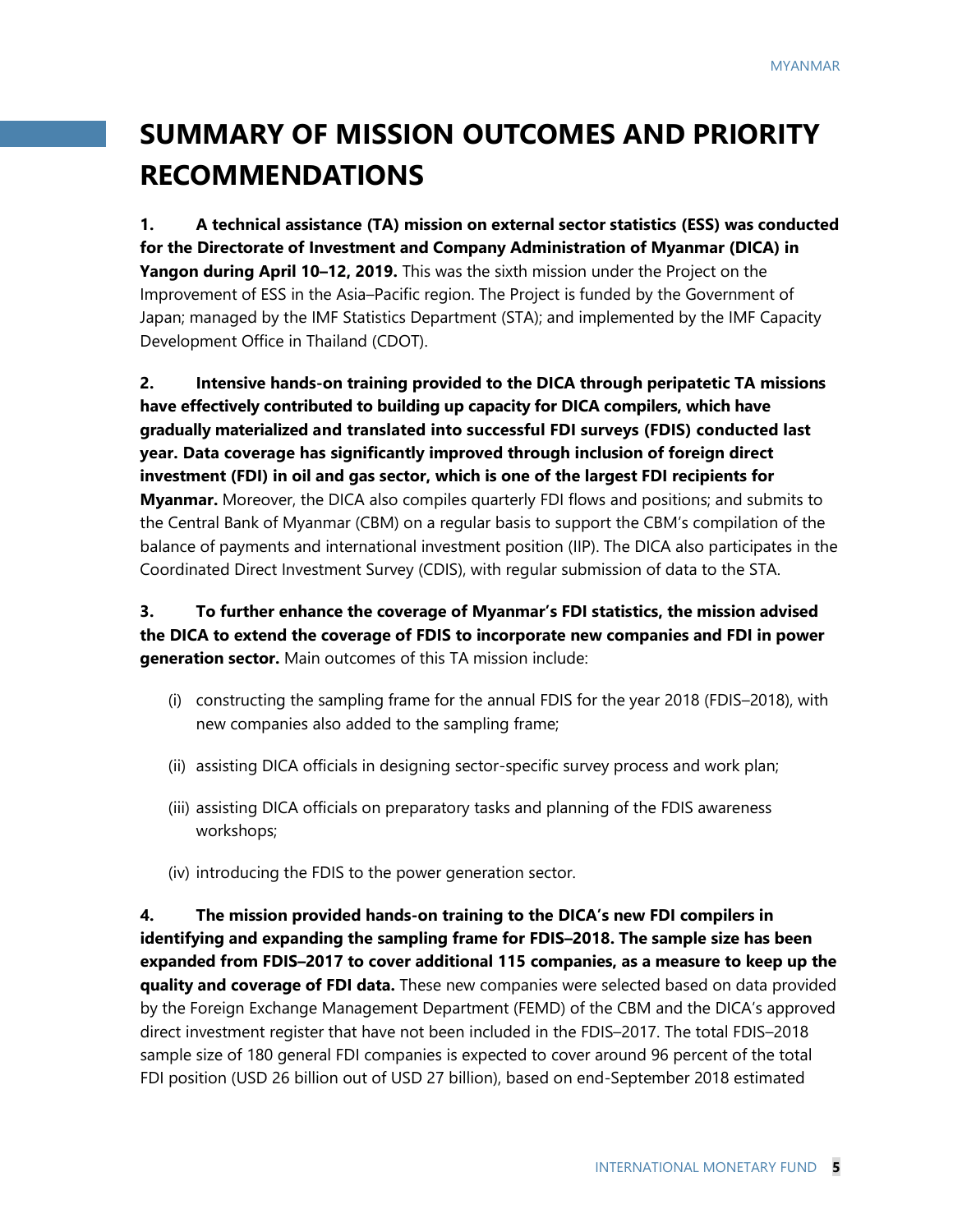figures. For oil and gas, banking, and power generation sectors, all companies/projects will be covered in FDIS–2018.

#### **5. Three-day awareness workshop is planned for 115 companies, which have neither participated nor attended awareness workshops in the previous rounds of FDIS.** The

previous year's workshop has been proven as key to promoting understanding among data providers, quality of reported data, and high response rate.

**6. The mission also assisted DICA officials in updating the annual FDIS survey forms,**  making alterations to the previous year's survey forms to capture additional information as requested by DICA management.

| <b>Target Date</b> | <b>Priority Recommendation</b>                                                                                     | <b>Responsible</b><br><b>Institutions</b> |
|--------------------|--------------------------------------------------------------------------------------------------------------------|-------------------------------------------|
| <b>July 2019</b>   | Launch the annual FDIS-2018 for the oil and gas sector, banking<br>sector, and general FDI companies.              | <b>DICA</b>                               |
| <b>July 2019</b>   | Correspond with new companies (additional 115 entities) and send<br>official invitation to the awareness workshop. | <b>DICA</b>                               |

#### **Table 1. Myanmar: Priority Recommendations for Compiling FDI Statistics**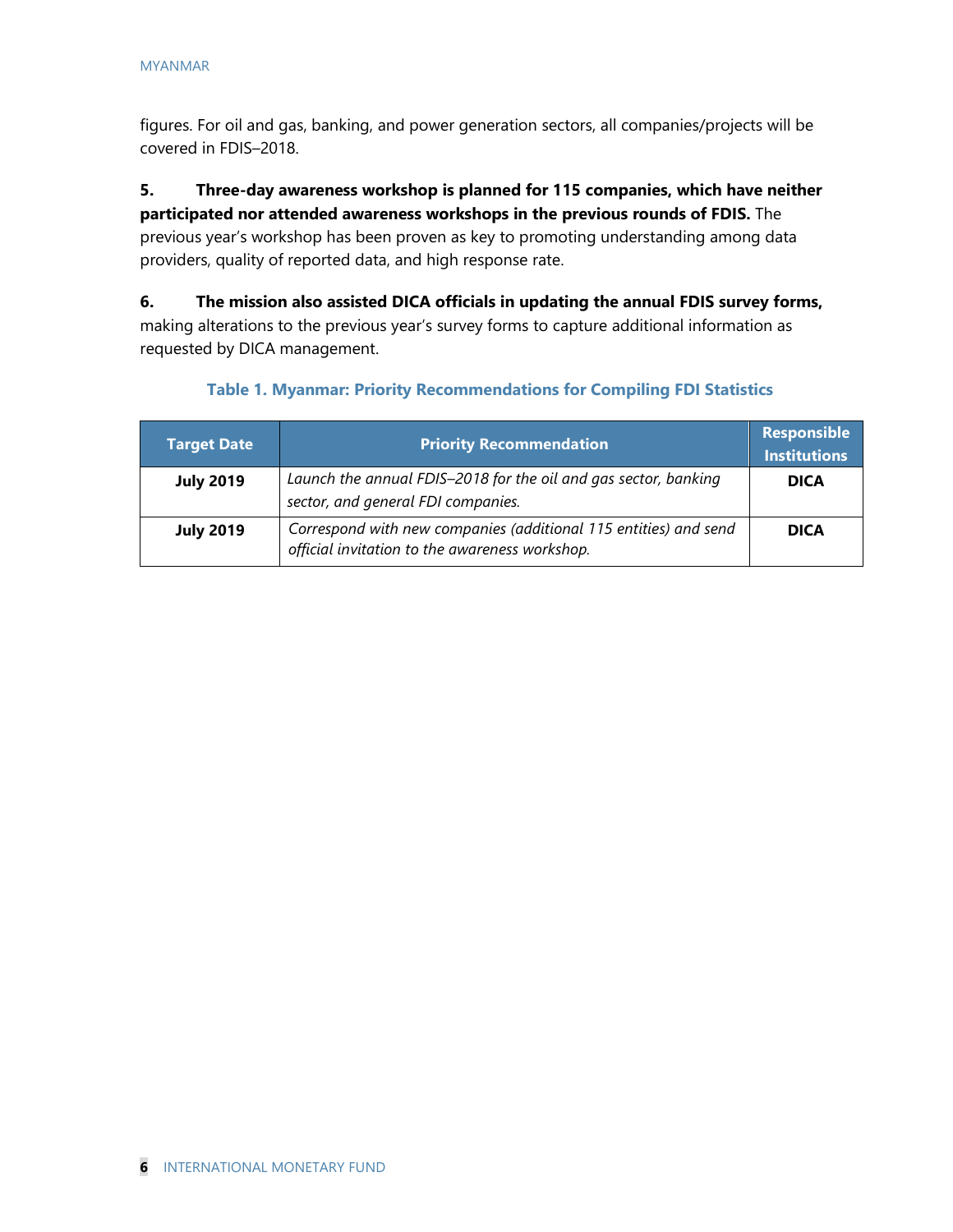# **DETAILED TECHNICAL ASSESSMENT AND RECOMMENDATIONS**

# **A. Updated Action Plan**

| <b>Priority</b>                                                                                                                                                                                                       | <b>Action/Milestone</b>                                                                                                                                                                                                                                              | <b>Target</b><br><b>Completion Date</b> |  |
|-----------------------------------------------------------------------------------------------------------------------------------------------------------------------------------------------------------------------|----------------------------------------------------------------------------------------------------------------------------------------------------------------------------------------------------------------------------------------------------------------------|-----------------------------------------|--|
| <b>Outcome:</b> Data are compiled and disseminated using appropriate statistical techniques,<br>including to deal with data sources, and/or assessment and validation of intermediate data<br>and statistical outputs |                                                                                                                                                                                                                                                                      |                                         |  |
| H                                                                                                                                                                                                                     | Compile quarterly FDI statistics based on data from the FEMD and<br>other administrative sources. Submit results to the CBM's Balance of<br>Payments Section (BPS) to support the CBM's compilation of the<br>balance of payments and IIP on a quarterly basis.      | Continuous basis                        |  |
| M                                                                                                                                                                                                                     | Develop a summary report on the results of FDIS-2018 and submit<br>to DICA management.                                                                                                                                                                               | December 2019                           |  |
| M                                                                                                                                                                                                                     | Leverage serviceability of FDI statistics produced via publication of<br>compiled FDI statistics data classified by different data dimensions<br>that are of main focus to data users and DICA management.                                                           | Continuous basis                        |  |
|                                                                                                                                                                                                                       | <b>Outcome: Source data are adequate for the compilation of these macroeconomic statistics</b>                                                                                                                                                                       |                                         |  |
| H.                                                                                                                                                                                                                    | Use the sampling frame developed with the assistance of the mission<br>to conduct the FDIS-2018 as given in the detailed recommendations<br>in section B. Adopt the same sampling frame used for FDIS-2017 for<br>the oil and gas sector when conducting FDIS-2018.  | May-July 2019                           |  |
| H                                                                                                                                                                                                                     | Launch the annual FDIS-2018 for the oil and gas sector, banking<br>sector, and general FDI companies.                                                                                                                                                                | <b>July 2019</b>                        |  |
| H                                                                                                                                                                                                                     | Correspond with new companies (additional 115 entities) and send<br>official invitation to the awareness workshop to be held in<br>late-June 2019.                                                                                                                   | <b>July 2019</b>                        |  |
| M                                                                                                                                                                                                                     | Allocate work among FDI compilers by assigning different officers to<br>different surveys to be conducted on the oil and gas sector, banking<br>sector, general FDI companies, and the power generation sector, for<br>better efficiency by means of specialization. | Continuous basis                        |  |
| Μ                                                                                                                                                                                                                     | Correspond with the Myanma Oil and Gas Enterprise (MOGE) for<br>continuous cooperation for the FDIS-2018.                                                                                                                                                            | <b>July 2019</b>                        |  |
| M                                                                                                                                                                                                                     | Correspond with the Ministry of Electricity and Energy (MOEE) to<br>seek assistance in identifying additional companies that should be<br>surveyed for the power generation sector.                                                                                  | <b>July 2019</b>                        |  |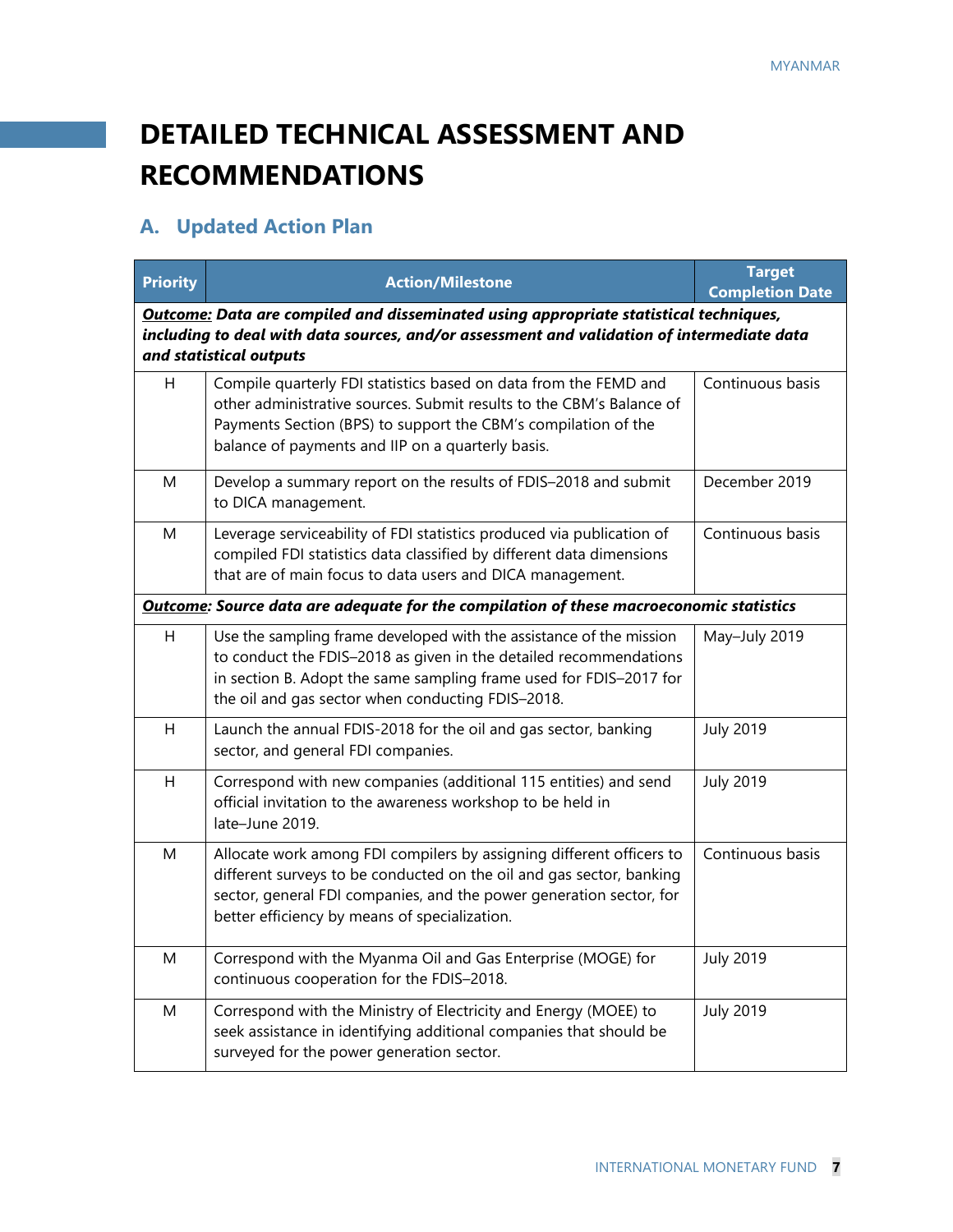| <b>Priority</b> | <b>Action/Milestone</b>                                                                                                                                                                                                                               | <b>Target</b><br><b>Completion Date</b> |
|-----------------|-------------------------------------------------------------------------------------------------------------------------------------------------------------------------------------------------------------------------------------------------------|-----------------------------------------|
| M               | Conduct the awareness workshop for three days, with around 30-40<br>companies invited for each day.                                                                                                                                                   | <b>July 2019</b>                        |
| M               | Closely follow-up the invitation to ensure that as many companies as<br>possible participate in the awareness workshop, particularly the<br>largest companies (ranked by estimated position, as well as<br>companies with large investment recently). | <b>July 2019</b>                        |
| M               | Invite MOEE officials to participate as observers in the awareness<br>workshop scheduled to be conducted in late-June 2019.                                                                                                                           | <b>July 2019</b>                        |
| M               | Incorporate any additional data received from survey respondents<br>for the 2017 FDI survey of general companies to the direct<br>investment worksheet and publish revised 2017 CDIS data alongside<br>annual data for 2018.                          | August 2019                             |
| H               | Conduct the FDI survey for the oil and gas sector on an annual basis.<br>Add any new projects to the oil and gas sector survey on an annual<br>basis.                                                                                                 | Annually                                |
| H               | Incorporate larger direct investment enterprises to the FDI survey<br>frame based on FEMD data and other administrative sources for<br>subsequent annual surveys.                                                                                     | Annually                                |
|                 | <b>Outcome: Staff capacity increased through training, especially on developing source data,</b><br>compilation methods, and dissemination                                                                                                            |                                         |
| M               | Continue training new DICA FDI compilers and officials of other<br>relevant government institutions on the FDI compilation practices by<br>experienced staff of DICA.                                                                                 | Continuous basis                        |
| Priority Scale: | $H - High$ , M – Medium, L – Low                                                                                                                                                                                                                      |                                         |

## **B. Sampling Frame for FDIS–2018**

**7. The DICA conducts annual surveys on FDI as means to collect comprehensive data to support the compilation of FDI statistics for Myanmar.** Separate annual surveys are conducted for three different sectors: (i) general FDI companies; (ii) local branches of foreign banks; and (iii) the oil and gas sector, which is a priority sector for Myanmar. A full-fledged survey for all three sectors was conducted for the first time in 2018 for FDI data of the year 2017 (i.e., FDIS-2017), with high response rates achieved (approximately 90 percent for FDIS of general FDI companies, and almost 100 percent for FDIS of oil and gas sector).

**8. The mission provided hands-on-training to the DICA's new compilers of FDI statistics in selecting and expanding the sampling frame for the annual FDIS.** The FDIS–2017 included around 40 companies in the oil and gas sector, 13 local branches of foreign banks, and around 80 general FDI companies. The DICA, with recommendations from previous missions, is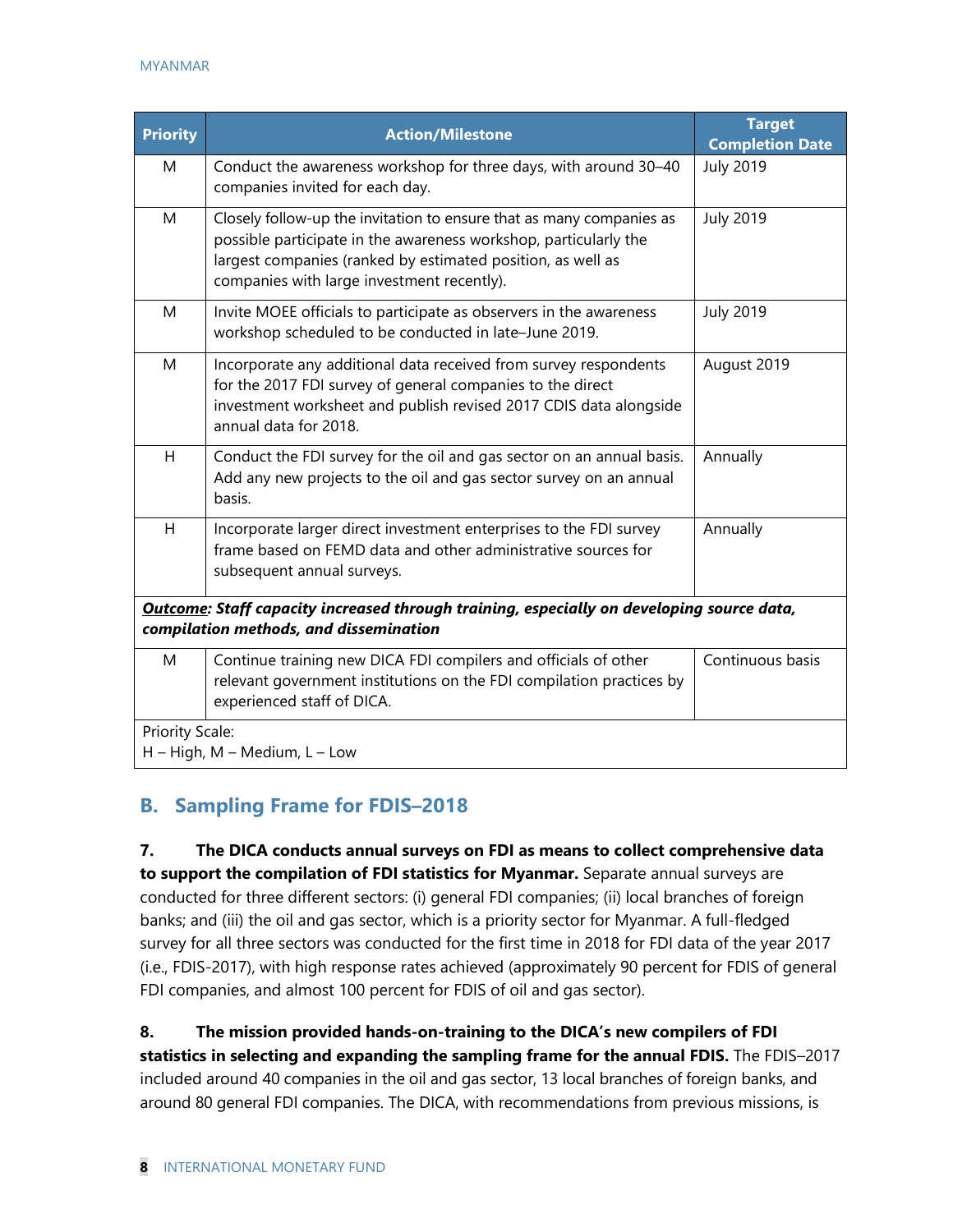expanding the FDIS–2018 to capture a further 115 companies, as a measure to keep up the quality and coverage of data. These new companies were selected based on accumulated quarterly flow data provided by the FEMD, and the large companies in the DICA's approved direct investment register that have not been included in FDIS–2017. The total annual FDIS–2018 samples of around 196 general FDI companies is expected to capture around 96 percent of the total FDI position (USD 26 billion out of USD 27 billion), based on estimated position as at end–2018.

**9. The mission also suggested a timeline to conduct the survey in stages, in order to ensure that the expanded sample size can be managed by DICA compilers more efficiently and effectively.** Survey on companies responded to FDIS–2017 could be launched as early as end-April 2019, to allow ample time for companies to respond (preferably by end–June 2019).

#### *Recommended Actions:*

- Use the sampling frame developed with the assistance of the mission to conduct FDIS–2018 as follows:
	- (i) FDIS–2018 for oil and gas companies: use the sampling frame for FDIS–2017. Launch the survey by end April 2019.
	- (ii) FDIS–2018 for banking sector: use the same respondent list as for FDIS–2017. Launch the survey by end April 2019.
	- (iii) FDIS–2018 for general FDI companies: use the sampling frame developed with the assistance of the TA mission and conduct the survey in two stages:

Stage 1: FDIS for previously surveyed companies with the revised sampling frame introduced during the mission. Launch the survey by end–April 2019.

Stage 2: FDIS for new companies identified during the mission. Launch the survey after conducting an awareness program in early July 2019.

- (iv) FDIS–2018 for power sector:Use the sampling frame developed with the assistance of the TA mission and launch the survey after conducting an awareness program in early July 2019.
- Assign different officers to FDIS of the oil and gas sector, banking sector, general FDI companies, and the power generation sector (for specialization and efficiency in corresponding with survey respondents and in clarifying sector-specific issues), as well as other follow-up works.

#### **C. Preparatory Tasks for the Awareness Workshop**

**10. Preparatory work necessary for the awareness workshop was undertaken, with step-by-step guidance provided to DICA compilers.** Workshops are tentatively set for three days for the estimated participation of around 115 companies (i.e., 30–40 companies for each day). The group comprises 100 general FDI companies and 15 companies in the power generation sector.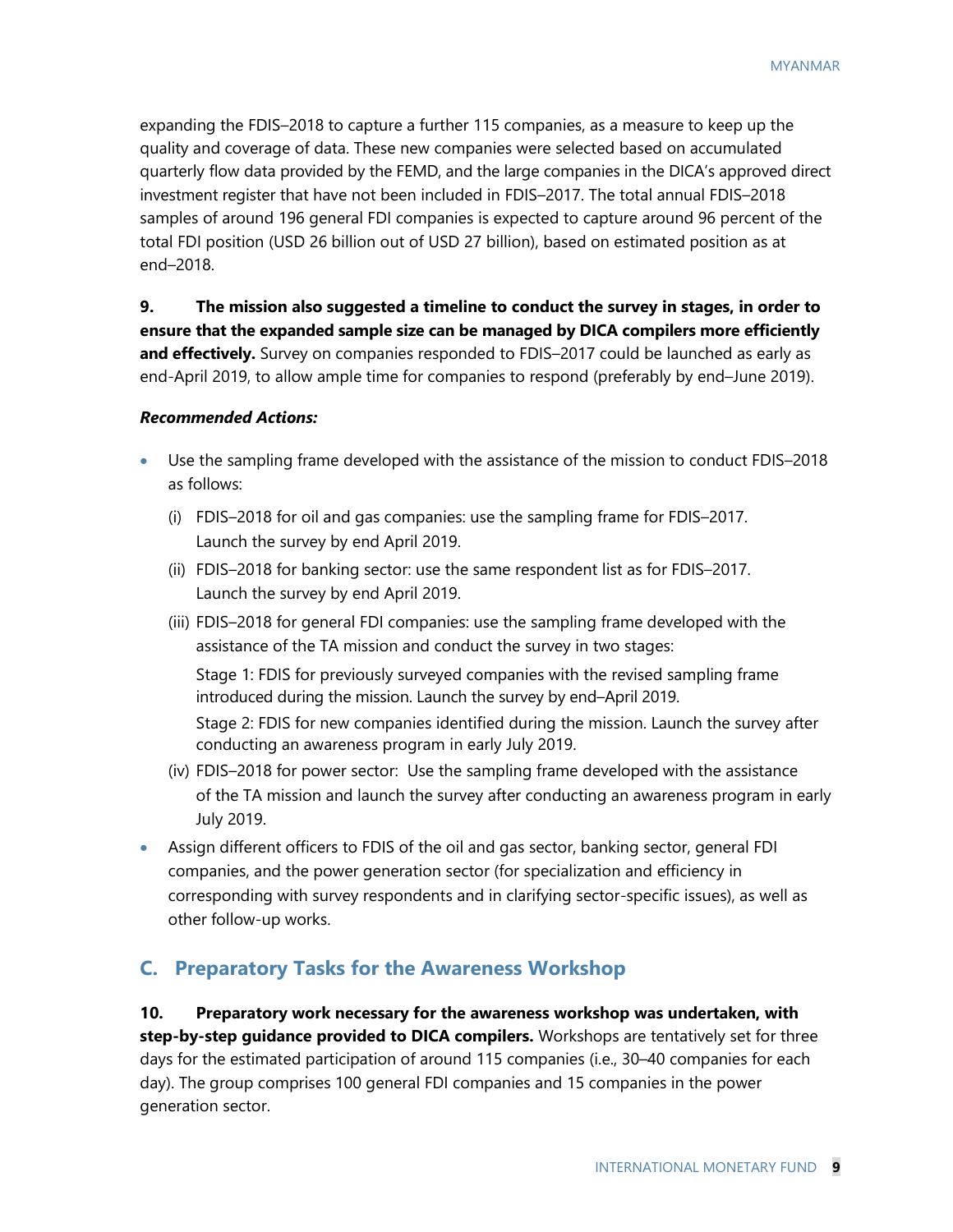**11. The mission also assisted DICA officials in drafting cover letters to different survey correspondences and stakeholders.** The mission suggested correspondence with the MOEE to introduce the awareness workshop and requesting their cooperation to conduct a survey for the power generation sector. The MOGE should be contacted and engaged into the workshop and FDI data collection process, despite the fact that a number of oil and gas companies have already been reporting to DICA's FDIS.

#### *Recommended Actions:*

- Correspond with new companies that have been included in the new sampling frame and officially invite them to the awareness workshop in early July 2019.
- Conduct a three-day awareness workshop, with around 30–40 companies invited for each day, with technical support by the IMF TA mission.

## **D. FDIS–2018 for Oil and Gas Sector**

**12. The DICA conducted its first annual FDIS in the oil and gas sector in 2018, with the assistance of the MOGE.** The survey framework consisted of around 40 companies in both offshore and onshore energy exploration and related businesses that are currently active in Myanmar. The DICA, with assistance of previous TA missions, introduced a sector-specific survey form, requesting companies to report also information on historical data spanning to the beginning of each oil and gas project. The survey form was introduced after an initial awareness workshop and resulted in almost a 100 percent response rate.

**13. For FDIS–2018 of the oil and gas sector, the mission assisted DICA officials in simplifying the survey form (Appendix I), excluding historical data which was captured already in the previous round of survey.** The mission recommended to launch the FDIS–2018 of the oil and gas sector by the end of April 2019, with the end of June 2019 as the deadline for submission of the surveys.

#### *Recommended Actions:*

- Adopt the same sampling frame used for FDIS-2017 for the FDIS-2018 of the oil and gas sector.
- Correspond with the MOGE in obtaining continuous cooperation for the annual FDIS for the oil and gas sector.
- Launch FDIS–2018 for the oil and gas sector by the end of April 2019.

## **E. FDIS–2018 for Banking Sector**

**14. FDI data for the banking sector for FDIS–2017 were rather well-covered.** The DICA conducted the survey for the banking sector in July 2018, immediately following an awareness workshop to promote understanding about FDI and FDIS form for respondents. Eleven branches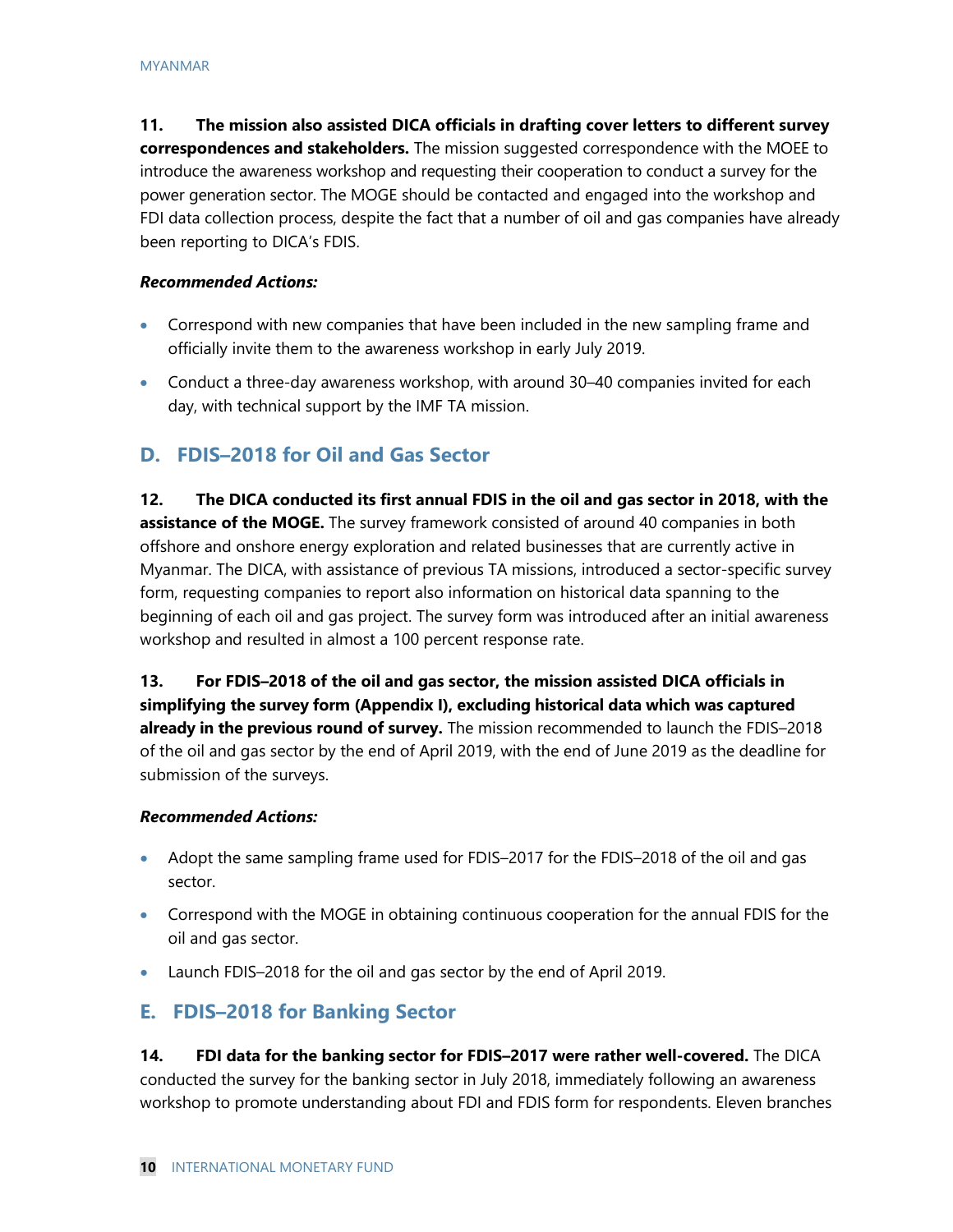of foreign banks out of 13 foreign banks currently operated in Myanmar participated in the workshop; and responses were received from all participating banks. The two banks that did not participate in the previous survey should be included in the FDIS–2018. The survey form is given in Appendix II.

**15. The mission recommended inviting the two banks that did not participate in FDIS–2017 to attend FDIS–2018 awareness workshop before sending out the survey form, and closely follow-up for quality and timely response.** For 11 banks that have already participated in the previous FDIS, the survey can be launched by the end of April 2019.

#### *Recommended Actions:*

- Send out FDIS–2018 survey form to eleven banks participated in the previous FDIS by the end of April 2019.
- Invite the two banks that did not participate in previous year's awareness workshop to the 2019 awareness workshop. Then, send out survey form (with end–July 2019 as suggested deadline) and closely follow-up to ensure quality and timely response.

#### **F. FDIS–2018 for General FDI Companies**

**16.** Coverage of the FDIS–2017 for general FDI companies, which was the first full-fledged FDIS for Myanmar, was highly satisfactory. The survey covered around 90 companies, with over 80 companies responded to the survey. To further improve the coverage of FDI, the DICA is expanding the sampling frame of the general FDI companies to include additional 100 companies. The mission provided guidance to the authorities in selecting these new companies, based on accumulated quarterly FDI flow data provided by the FEMD, combined with large FDI companies in the DICA's FDI approval list that have not been included in the previous survey. The survey forms are given in Appendixes II–III.

**17. However, there is possibility of the DICA not being able to contact all companies or some companies not participating in the awareness workshop despite being contacted by the DICA.** Hence, the finalized sample size of new general FDI companies in the expanded survey could be slightly less than anticipated. The mission encouraged DICA officials to make every possible effort to ensure participation of the largest companies (ranked by estimated position, and particularly companies that have made large investments recently) in the 2019 awareness

workshop. Participation in the awareness workshop has been proven as one key factor contributing to high response rate.

#### *Recommended Actions:*

• Launch the FDIS–2018 on the general FDI companies that have responded to the FDIS–2017 by the end of April 2018.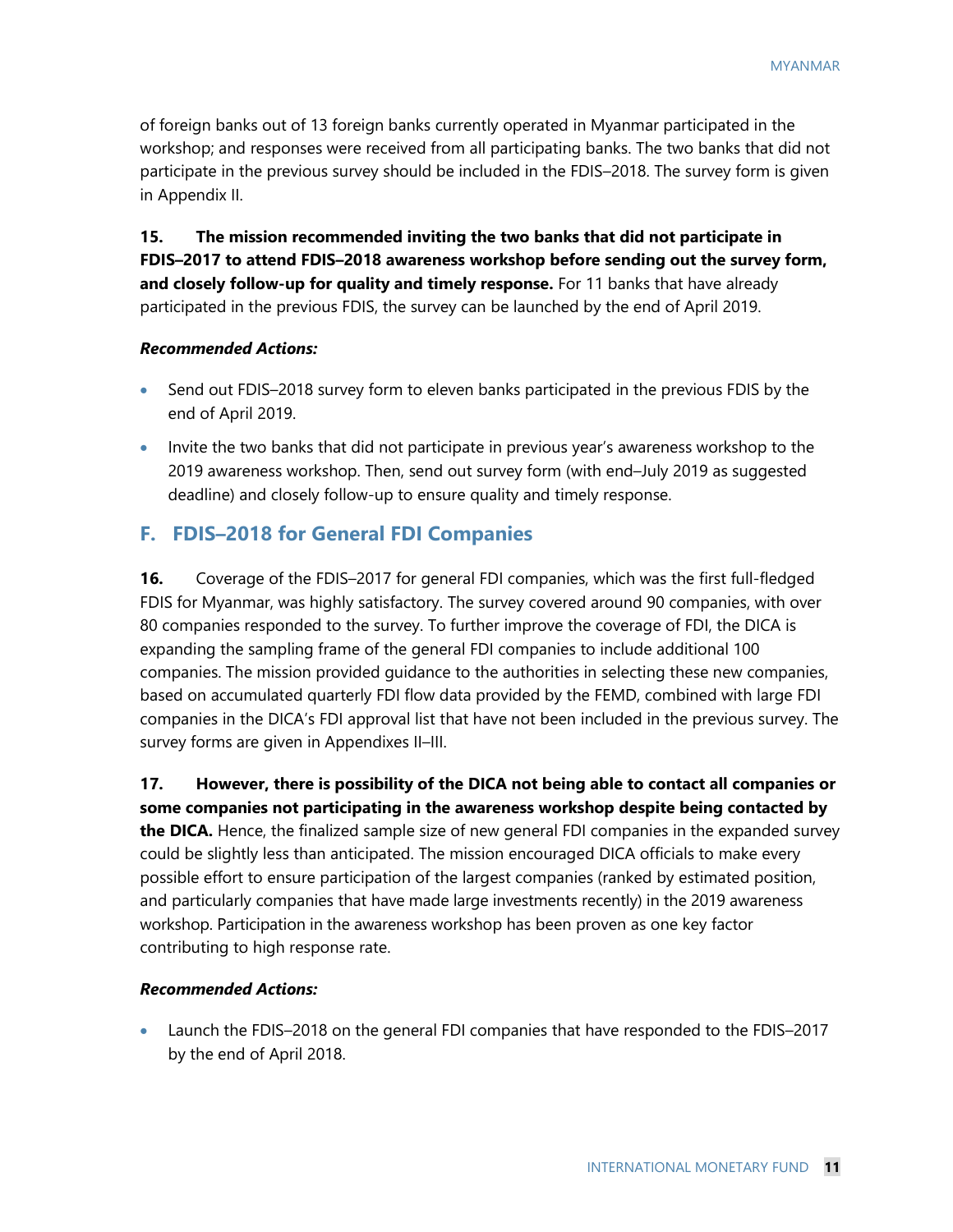- Ensure as many as possible companies (particularly the largest companies by estimated position and companies that have made large investments recently) are participating in the 2019 awareness workshop.
- Launch FDIS–2018 for new general FDI companies immediately after the awareness workshop in early July 2019.

#### **G. FDI Compilation for the Power Generation Sector**

**18. In recognition of growing number of power generation projects, FDIS–2018 will be expanded to cover FDI in the power generation sector for the first time.** Previously, the compilation of FDI for this sector was sourced from administrative data, and the previous missions have closely worked with the DICA to acquire these data from the MOEE. Selection of power generation companies that have potential foreign investments could be based on the administrative records of the MOEE.

**19. The mission also suggested the participation of officials of the MOEE in the awareness workshop.** It would be instrumental for ensuring that a notable number of FDI companies in the power generation sector participate in the awareness workshop.

#### *Recommended Actions:*

- Correspond with the MOEE and request for assistance in:
	- (i) identifying companies that should be included in the FDIS for the power generation sector; and
	- (ii) invite MOEE officials to participate as observers in the awareness workshop scheduled for early July 2019.

#### **H. Modifications to the FDIS Forms**

**20. Modification to the FDIS–2018 survey forms was made in response to the authorities' request (mainly to include employment-related data).** To facilitate future modifications to meet authorities' requirement, the mission illustrated to DICA officials on how to make such modifications to the survey form and to the compilation file. Nevertheless, the mission underscored the importance of keeping the survey form as simple as possible, so as not to confuse or pose too much burden for respondents. This has been observed as key to high response rates. FDI-related data are likely to be provided by the accounting or finance departments of the responding companies, while other variables of interest to the authorities (such as on employment) would plausibly be provided by other departments, and hence may require longer response time and inter-departmental coordination, which may impact the response rate.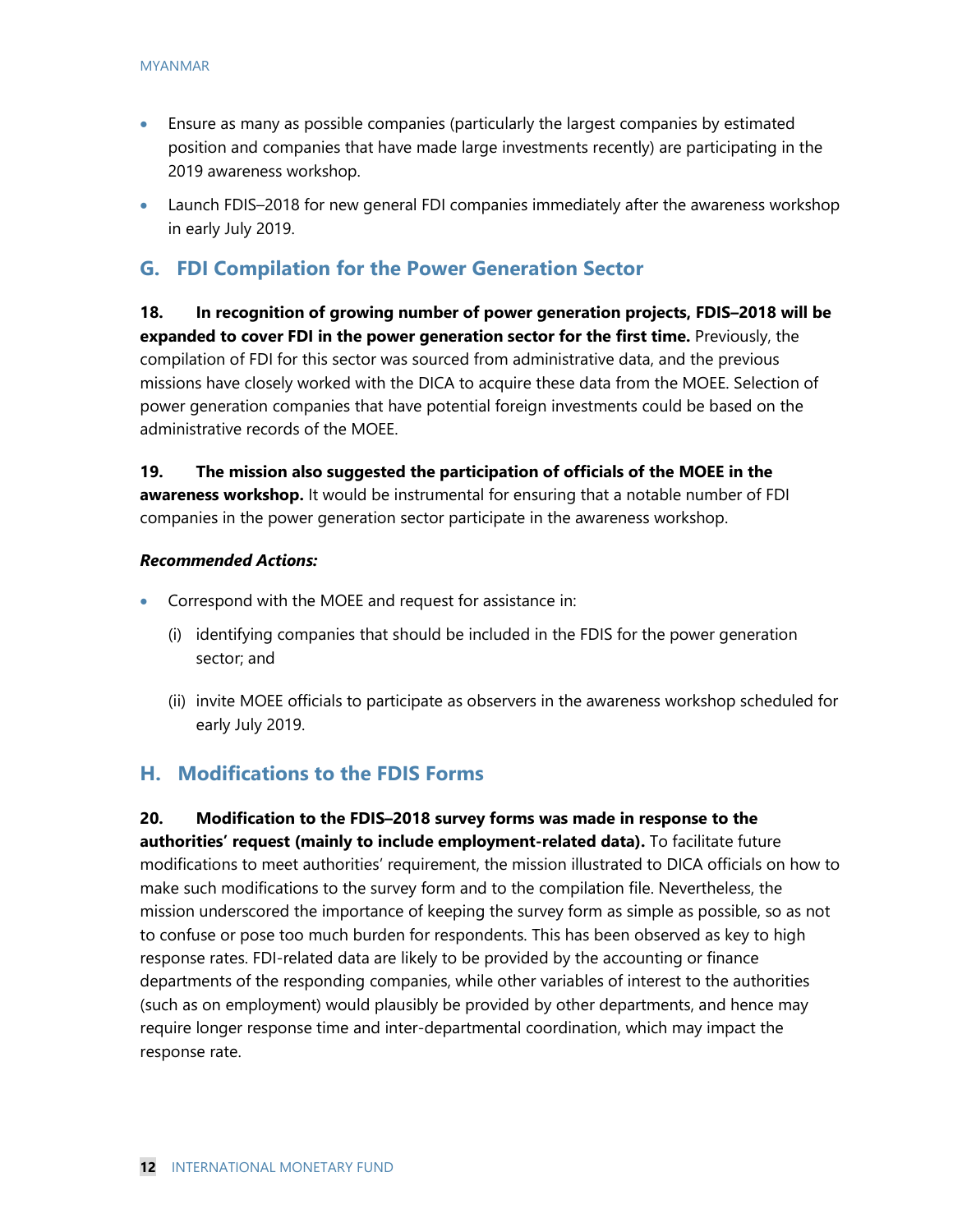#### *Recommended Action:*

• Make future modifications to the survey form along the quidelines provided by the mission.

#### **I. Capacity Building and Knowledge Management**

**21. The mission commended the DICA for taking proactive steps in keeping the momentum of capacity development activities provided to officials (including newly recruited ones) of the Planning and Statistics Division of the DICA.** The mission encouraged continuation of such practice and support by the management, as well as delegation of the current workload towards new compilers.

#### *Recommended Action:*

• Continue in-house and on-the-job training (by experienced compilers to new compilers), as well as nomination of compilers to regional workshops/courses relevant to FDI statistics.

#### **J. Officials Met During the Mission**

| <b>Name</b>           | <b>Institution</b>           |
|-----------------------|------------------------------|
| Mr. Kyaw Win Tun      | Director                     |
|                       | Planning & Statistics /DICA  |
| Mr. Khin Maung Phyu   | Deputy Director              |
|                       | Planning & Statistics / DICA |
| Mr. Myo Htun          | Deputy Director              |
|                       | Planning & Statistics /DICA  |
| Ms. Yin Min Hla       | Assistant Director           |
|                       | Planning & Statistics / DICA |
| Ms. Ei Thinzar Win    | Assistant Director           |
|                       | Planning & Statistics / DICA |
| Ms. Nyein Moh Moh Zaw | Deputy Staff Officer         |
|                       | Planning & Statistics / DICA |
| Mr. Akar Thant        | <b>Staff Officer</b>         |
|                       | Planning & Statistics / DICA |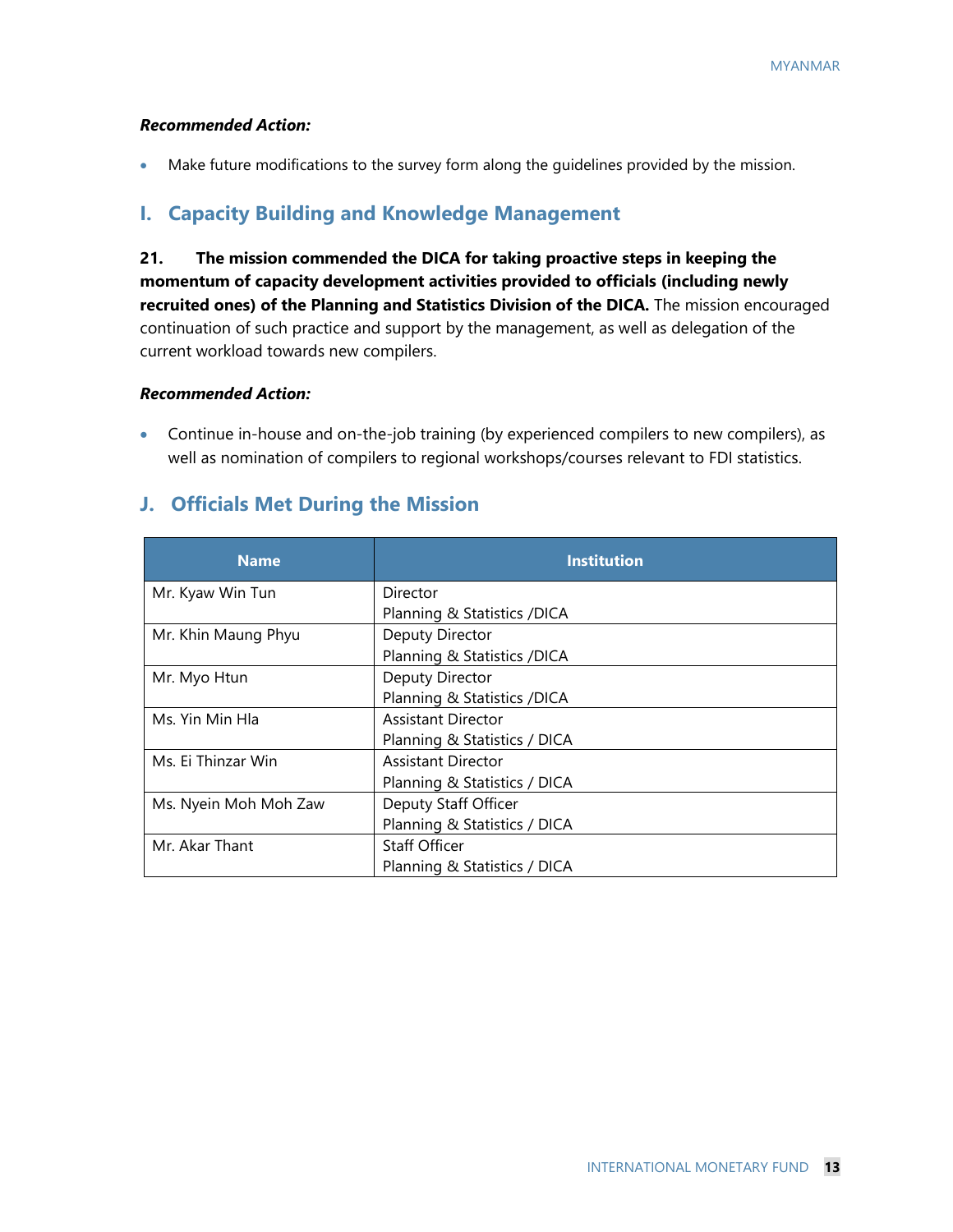# **Appendix I. FDIS–2018 Survey Form for the Oil and Gas Sector**

## **Project-wise Information on Foreign Direct Investments (FDI) to the Oil and Gas Sector**

#### **Project Details**

| <b>Project Name</b>                                                                     |
|-----------------------------------------------------------------------------------------|
| <b>MIC Permit Number</b>                                                                |
| <b>Year of MIC permit</b>                                                               |
| <b>Production Block / Area</b>                                                          |
| MIC approved investment (US\$ mn)                                                       |
| <b>Name of operator</b>                                                                 |
| <b>Current stage of investment</b><br>(Exploration/ Development/ Production/Terminated) |

#### **Details of Participating Partners (excluding MOEE)**

| <b>Name of Partner Company</b><br>(including operator(s)) | <b>Country of Residence</b><br>of Partner Company | <b>Percentage Share of</b><br><b>Ownership of the Project</b><br>(or equivalent of each<br>partner) |
|-----------------------------------------------------------|---------------------------------------------------|-----------------------------------------------------------------------------------------------------|
|                                                           |                                                   |                                                                                                     |
|                                                           |                                                   |                                                                                                     |
|                                                           |                                                   |                                                                                                     |
|                                                           |                                                   |                                                                                                     |
|                                                           |                                                   |                                                                                                     |

#### **Annual Investments of Recoverable Cost, Cost Oil Recovered and Profit Oil Income by Operator and Partner Companies (excluding MOEE)**

US\$ millions

| Year | <b>Invested recoverable</b><br>cost by operator and<br>participating partners | Cost recovered by<br>cost oil during the<br>year | Profit oil to the operator<br>and participating partners<br>during the year |
|------|-------------------------------------------------------------------------------|--------------------------------------------------|-----------------------------------------------------------------------------|
| 2017 |                                                                               |                                                  |                                                                             |
| 2018 |                                                                               |                                                  |                                                                             |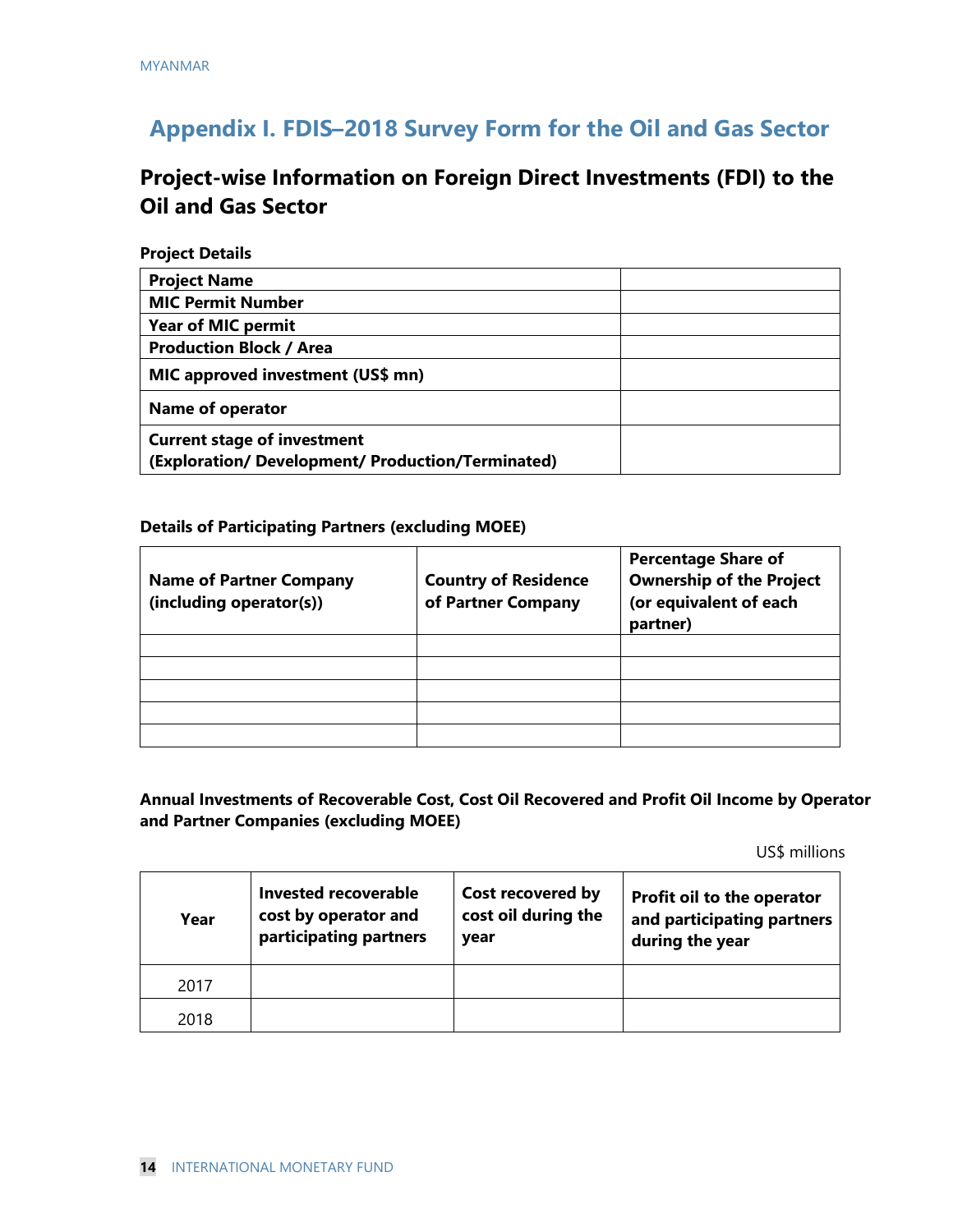## **Details on Recoverable Cost (excluding MOEE)**

US\$ millions

|                                                                                    | 2017 | 2018 |
|------------------------------------------------------------------------------------|------|------|
| Recoverable cost (capital and non-capital) balance at the<br>beginning of the year |      |      |
| Recoverable cost (capital and non-capital) expenses added<br>during the year       |      |      |
| Cost recovered by cost oil during the year (-)                                     |      |      |
| Other additions/ (subtractions) of capital during the year                         |      |      |
| Recoverable cost (capital and non-capital) balance as at the end<br>of the year    |      |      |

#### **Details on Profit Oil**

US\$ millions

|                                                                                                            | 2017 | 2018 |
|------------------------------------------------------------------------------------------------------------|------|------|
| Total before tax profit oil to the operator and participating<br>partners (excluding MOEE) during the year |      |      |

## **Details on Annual Payments to the Government**

US\$ millions

|                              | 2017 | 2018 |
|------------------------------|------|------|
| Government royalty payments  |      |      |
| Signature bonus payments     |      |      |
| Production bonus payments    |      |      |
| Other payments from operator |      |      |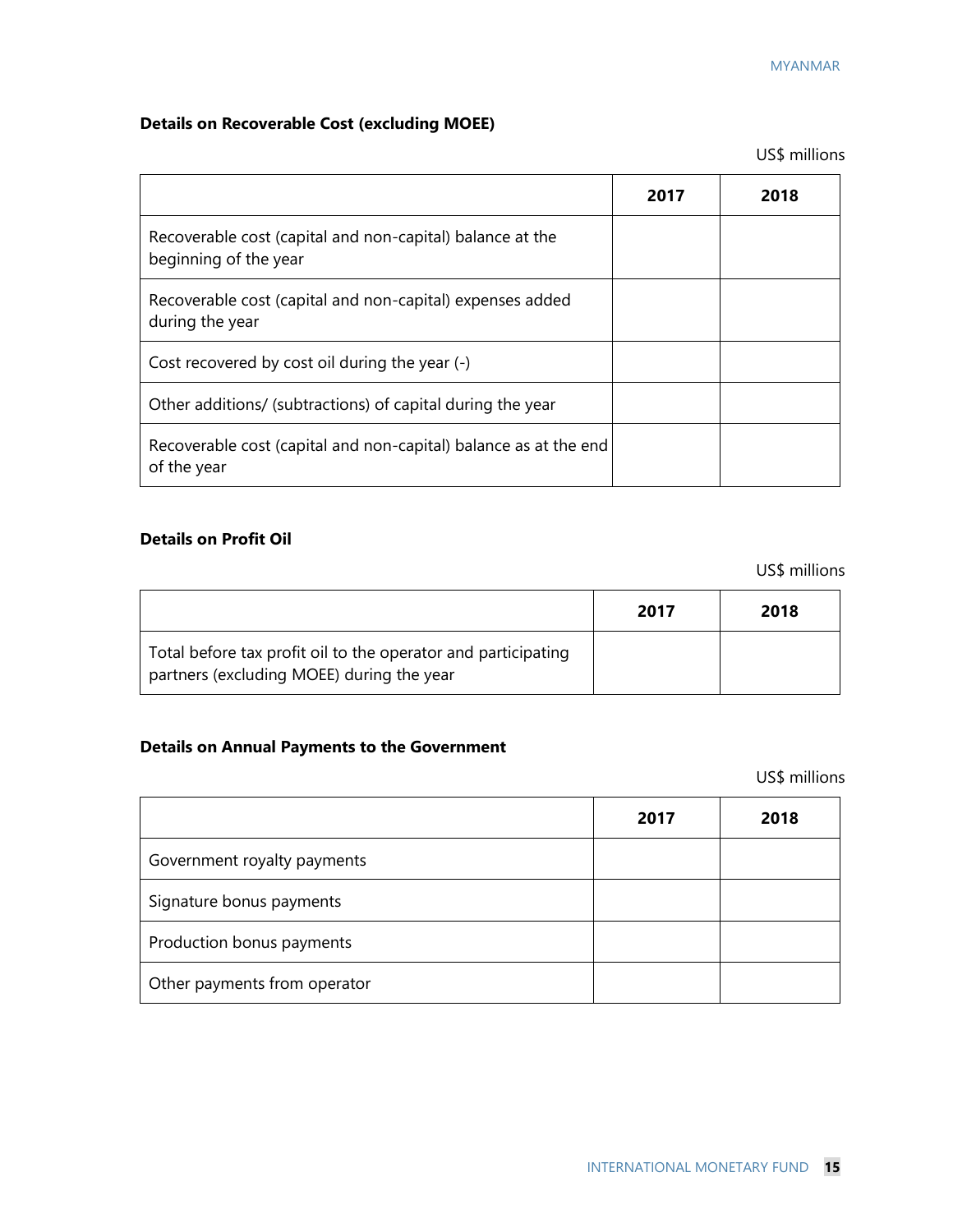# Appendix II. Equity Section of FDIS-2018 Survey Form for the **Appendix II. Equity Section of FDIS–2018 Survey Form for the Banking Sector and General FDI Companies Banking Sector and General FDI Companies**

|  |  | 4 Equity owned in your enterprise and dividends paid, please report in preffered currency in millions "currency" |  |  |  |  |
|--|--|------------------------------------------------------------------------------------------------------------------|--|--|--|--|
|--|--|------------------------------------------------------------------------------------------------------------------|--|--|--|--|

| <b>Please select reporting</b><br>currency |                                                                                       |                                                      | Capital paid up<br>to 01/04/2018 | Retained<br>earnings/losses<br>cumulated up to<br>01/04/2018 | Reserve at $01/04$<br>/2018 | Total equity at<br>01/04/2018 |
|--------------------------------------------|---------------------------------------------------------------------------------------|------------------------------------------------------|----------------------------------|--------------------------------------------------------------|-----------------------------|-------------------------------|
| Type of                                    |                                                                                       |                                                      | $\mathbf{1}$                     | 2                                                            | 3                           | $4=1+2+3$                     |
| $ 4.1 $ Direct investors:                  | Percentage<br>share of equity<br>of investor at<br>the begining of<br>the year $(\%)$ | Country of<br>residence of<br>the direct<br>investor |                                  |                                                              |                             |                               |
|                                            |                                                                                       |                                                      |                                  |                                                              |                             |                               |
| $ 4.2 $ Other non-residents                |                                                                                       |                                                      |                                  |                                                              |                             |                               |
| $ 4.3 $ Residents                          |                                                                                       |                                                      |                                  |                                                              |                             |                               |
| $4$ Total                                  |                                                                                       |                                                      |                                  |                                                              |                             |                               |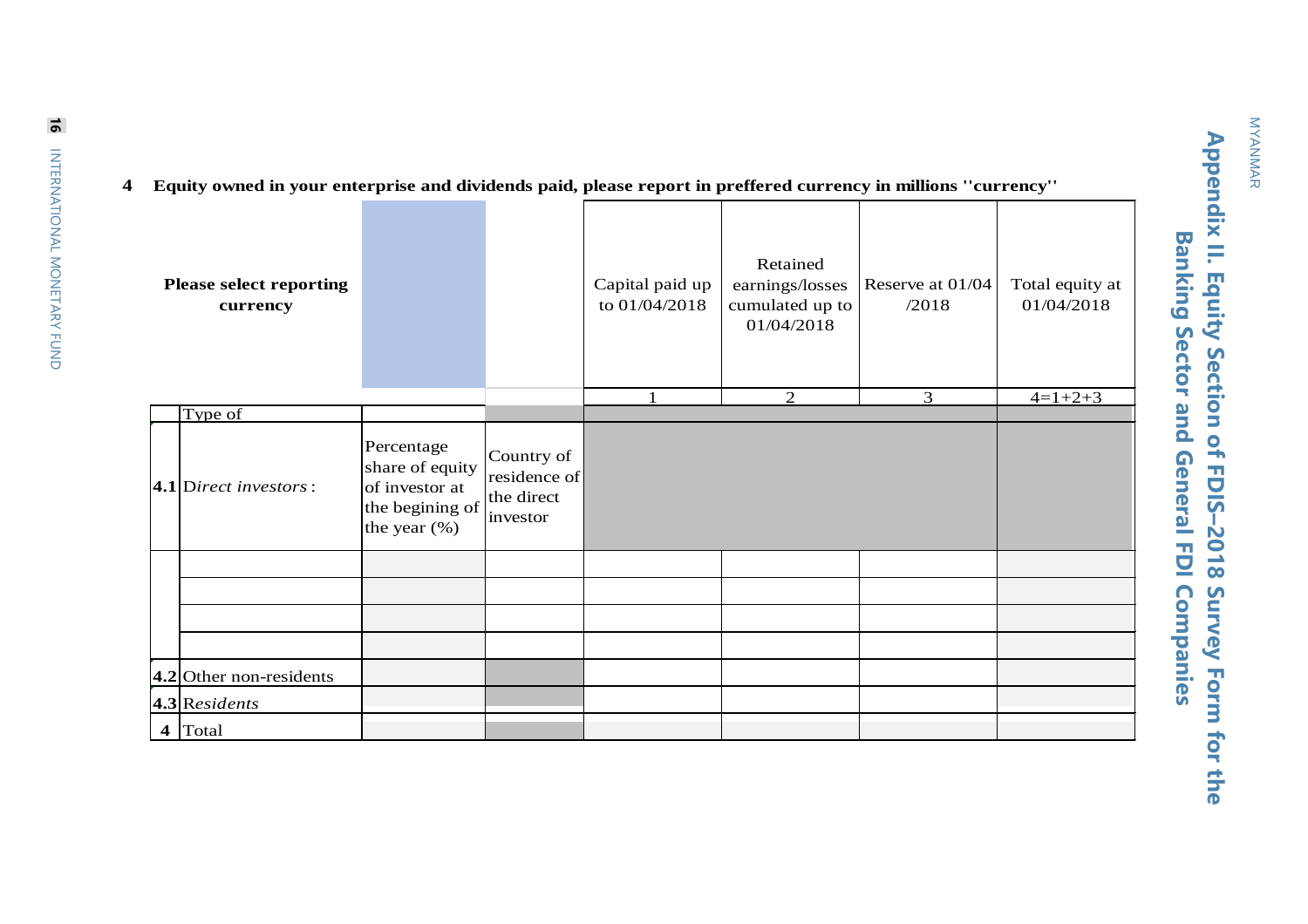**4 Equity owned in your enterprise and dividends paid, please report in preffered currency in millions ''currency''**

|  | <b>Please select reporting</b><br>currency |                                                                                       |                                                      | Purchase of<br>new or already<br>issued shares<br>(or equivalent<br>equity for<br>branches)<br>during FY<br>2018-19 | Sale of shares (or<br>equivalent equity<br>for branches)<br>during FY 2018-19 | Retained earnings<br>losses attributable<br>to shareholder<br>during FY 2018-<br>19 | Change in reserves<br>attributable to<br>shareholder during<br>FY 2018-2019 | Valuations<br>gains $(+)/$<br>$losses(-) to$<br>capital<br>(if any) | Total equity<br>transactions for<br><b>FY</b><br>(Does not<br>include<br>valuation<br>gains/<br>losses) $2018-$<br>19 |
|--|--------------------------------------------|---------------------------------------------------------------------------------------|------------------------------------------------------|---------------------------------------------------------------------------------------------------------------------|-------------------------------------------------------------------------------|-------------------------------------------------------------------------------------|-----------------------------------------------------------------------------|---------------------------------------------------------------------|-----------------------------------------------------------------------------------------------------------------------|
|  |                                            |                                                                                       |                                                      | 5                                                                                                                   | 6                                                                             | $\overline{7}$                                                                      | 8                                                                           | 9                                                                   | $10=5-6+7+8$                                                                                                          |
|  | Type of                                    |                                                                                       |                                                      |                                                                                                                     |                                                                               |                                                                                     |                                                                             |                                                                     |                                                                                                                       |
|  | $ 4.1 $ Direct investors:                  | Percentage<br>share of equity<br>of investor at<br>the begining of<br>the year $(\%)$ | Country of<br>residence of<br>the direct<br>investor |                                                                                                                     |                                                                               |                                                                                     |                                                                             |                                                                     |                                                                                                                       |
|  |                                            |                                                                                       |                                                      |                                                                                                                     |                                                                               |                                                                                     |                                                                             |                                                                     |                                                                                                                       |
|  |                                            |                                                                                       |                                                      |                                                                                                                     |                                                                               |                                                                                     |                                                                             |                                                                     |                                                                                                                       |
|  |                                            |                                                                                       |                                                      |                                                                                                                     |                                                                               |                                                                                     |                                                                             |                                                                     |                                                                                                                       |
|  |                                            |                                                                                       |                                                      |                                                                                                                     |                                                                               |                                                                                     |                                                                             |                                                                     |                                                                                                                       |
|  | $ 4.2 $ Other non-residents                |                                                                                       |                                                      |                                                                                                                     |                                                                               |                                                                                     |                                                                             |                                                                     |                                                                                                                       |
|  | 4.3 Residents                              |                                                                                       |                                                      |                                                                                                                     |                                                                               |                                                                                     |                                                                             |                                                                     |                                                                                                                       |
|  | 4 Total                                    |                                                                                       |                                                      |                                                                                                                     |                                                                               |                                                                                     |                                                                             |                                                                     |                                                                                                                       |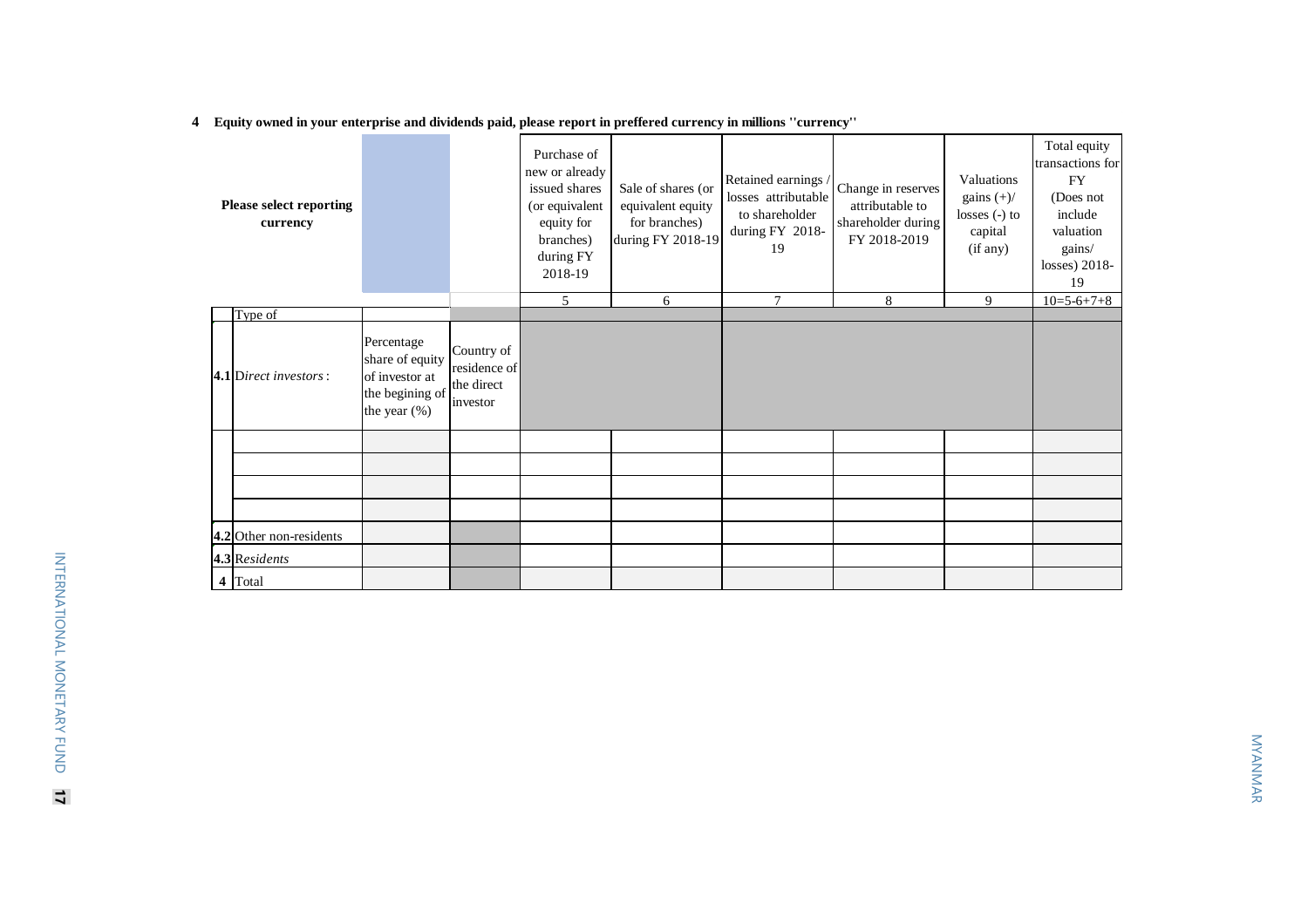**4 Equity owned in your enterprise and dividends paid, please report in preffered currency in millions ''currency''**

| <b>Please select reporting</b><br>currency |                                                                                    |                                                      | Capital paid up to<br>31/03/2019 | Retained<br>earnings/losses<br>cumulated up to<br>31/03 / 2019 | Reserve at 31/03/<br>2019 | Total equity at 31/<br>03/2019 | Dividends or<br>remitted profits<br>(for branches)<br>declared during FY<br>2018-19 | Percentage share of<br>equity of investor<br>at the end of the<br>year (%) |
|--------------------------------------------|------------------------------------------------------------------------------------|------------------------------------------------------|----------------------------------|----------------------------------------------------------------|---------------------------|--------------------------------|-------------------------------------------------------------------------------------|----------------------------------------------------------------------------|
|                                            |                                                                                    |                                                      | $11=1+5-6+9$                     | $12=2+7$                                                       | $13=3+8$                  | $14=11+12+13$                  | 15                                                                                  | 16                                                                         |
| Type of                                    |                                                                                    |                                                      |                                  |                                                                |                           |                                |                                                                                     |                                                                            |
| $ 4.1 $ Direct investors:                  | Percentage<br>share of equity<br>of investor at<br>the begining of<br>the year (%) | Country of<br>residence of<br>the direct<br>investor |                                  |                                                                |                           |                                |                                                                                     |                                                                            |
|                                            |                                                                                    |                                                      |                                  |                                                                |                           |                                |                                                                                     |                                                                            |
|                                            |                                                                                    |                                                      |                                  |                                                                |                           |                                |                                                                                     |                                                                            |
|                                            |                                                                                    |                                                      |                                  |                                                                |                           |                                |                                                                                     |                                                                            |
|                                            |                                                                                    |                                                      |                                  |                                                                |                           |                                |                                                                                     |                                                                            |
| $ 4.2 $ Other non-residents                |                                                                                    |                                                      |                                  |                                                                |                           |                                |                                                                                     |                                                                            |
| $4.3$ <sub>Residents</sub>                 |                                                                                    |                                                      |                                  |                                                                |                           |                                |                                                                                     |                                                                            |
| 4 Total                                    |                                                                                    |                                                      |                                  |                                                                |                           |                                |                                                                                     |                                                                            |

`